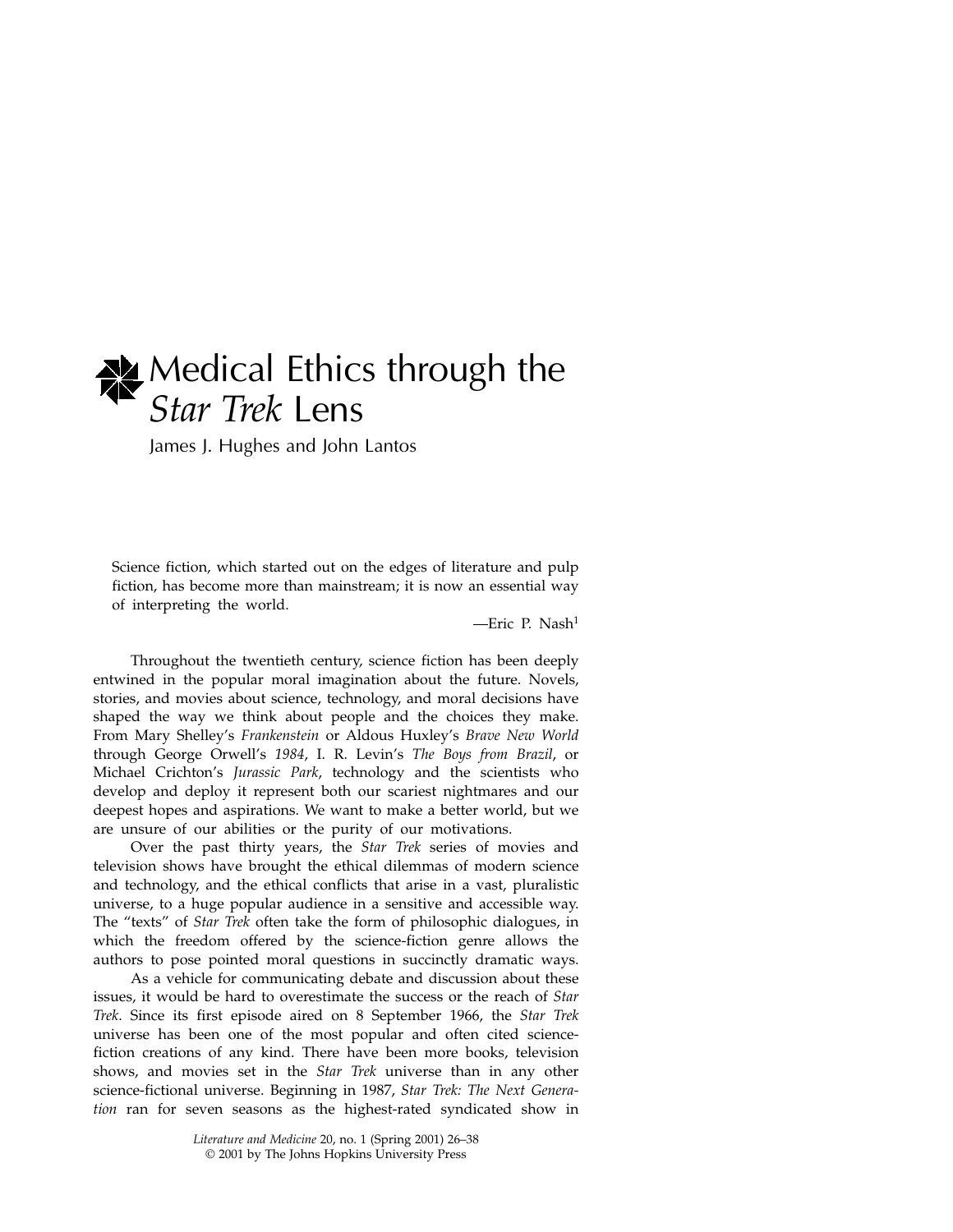television history, followed by a reasonable success for *Star Trek: Deep Space Nine*, another top syndicated drama, and *Star Trek: Voyager*, the continuation of the franchise, which is now finishing its fifth and final year.2 The *Star Trek* films have grossed more than one billion dollars, and are among the most popular of all video rentals. Hundreds of millions of copies of *Star Trek* books are in print, and dozens of new titles are published each year. There are hundreds of clubs and web sites devoted to the series, and scholarly attention has grown slowly since the 1970s. By the time this essay appears in print, the book *The Ethics of Star Trek* will be in bookstores, joining *The Physics of Star Trek*, *Life Signs: The Biology of Star Trek, The Metaphysics of Star Trek*, and *Star Trek on the Brain*, a book on the neurological and psychological science of the series.<sup>3</sup>

Part of the appeal of the *Star Trek* universe has been its explicitly humanistic ethos established by its creator, Gene Roddenberry. The original seventy-nine episodes addressed topics of racism, war, and humanity's relationship to machines. The *Star Trek* universe is populated with hundreds of exotic races and cultures, as well as many devices operating at the interface between the machine world and the life world. Thus, it provides opportunities to explore the moral dilemmas associated with cultural diversity and pluralism in a universe without a single moral code. In that sense, the ethics of *Star Trek* is the ethics of multiculturalism.4

*Star Trek* scripts have often grappled with dilemmas of medical ethics. The most explicitly medical-ethics-oriented *Star Trek* episode is named, aptly enough, "Ethics." The script was written by Sara Charno and Stuart Charno, authors of two other *Star Trek* episodes. "Ethics" first aired on 2 March 1992. In the fall of 1992, we began to use this "Ethics" episode to motivate discussions in our first-year medical students' course on medical ethics and the doctor-patient relationship. We asked students to write essays addressing one of the many ethical dilemmas posed by the episode. Over the years, the episode has become a tradition. Both students and instructors find the formulation of dilemmas in the context of a science-fiction story to be both liberating and stimulating. In this essay, we will discuss this particular episode in some detail and then provide a brief synopsis of other episodes that might be used in ethics courses in a similar way.

## *Star Trek: The Next Generation*: "Ethics" (2 March 1992)

At the beginning of this episode, Worf, a Klingon member of the starship crew, suffers a spinal injury that leaves him paralyzed from the waist down. As explicated in the discussion of his treatment, the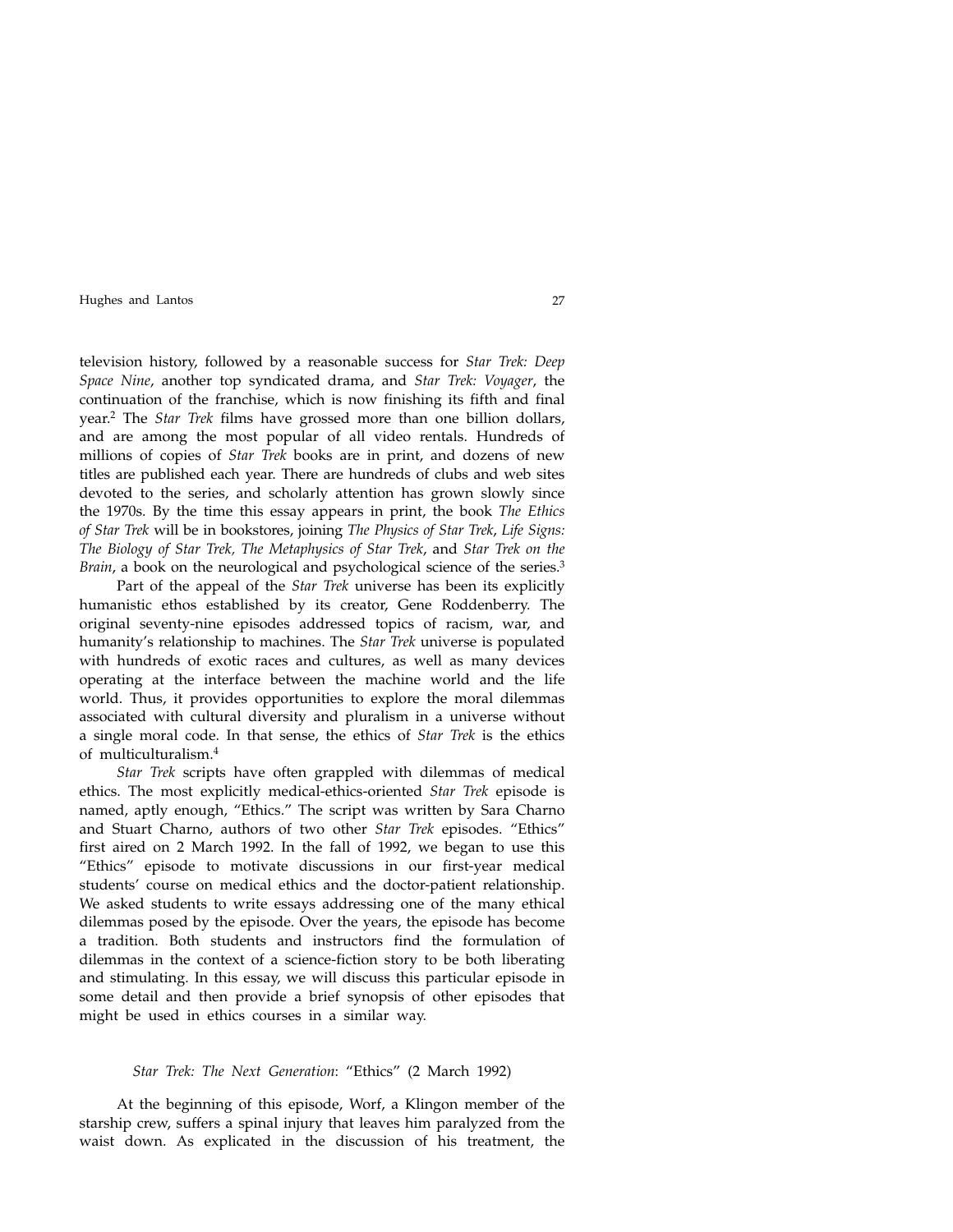Klingon culture is a Spartan, warrior culture. A Klingon who is paralyzed and who thus cannot be a fierce and effective warrior is expected to honorably commit suicide, and this is what Worf wishes to do. He needs help, however, since the proper ritual requires him to use a ceremonial sabre which must be brought to him by a close friend or, preferably, by his son. Worf requests of the first officer, Riker, that he assist in this ritual suicide:

[*Setting: In sickbay,* WORF *asking* RIKER *to help him commit suicide*]

WORF to COMMANDER RIKER: "If you truly are my friend, then help me end my life as I have lived it; with honor and dignity."

Riker is first horrified, but also torn, and he turns to Captain Picard for advice. Captain Picard adopts a strong stance of respect for cultural difference and patient autonomy.

[*Setting:* COMMANDER RIKER *and* CAPTAIN PICARD *are in the captain's ready room*]

COMMANDER RIKER: "I have always tried to keep an open mind, not judge someone's culture by my own.... "

CAPTAIN PICARD: "But Dr. Crusher says he'll never walk again."

COMMANDER RIKER: "That doesn't mean his life is over!"

CAPTAIN PICARD: "That's a very human perspective. For a Klingon in Worf's position, his life is already over. We have to respect his beliefs . . . . "

Meanwhile, Dr. Crusher has made it clear that she vigorously opposes any idea of suicide, assisted or otherwise, in her sickbay.

[*Setting:* CAPTAIN PICARD *has come to sickbay to convince* DR. CRUSHER *to allow* DR. RUSSELL *to attempt the experimental surgery*]

CAPTAIN PICARD: "If he can't make a full recovery, Worf will kill himself."

DR. CRUSHER: "Not in my sickbay he won't! I'll put him in a restraining field and post security around his door before I'll let him commit suicide."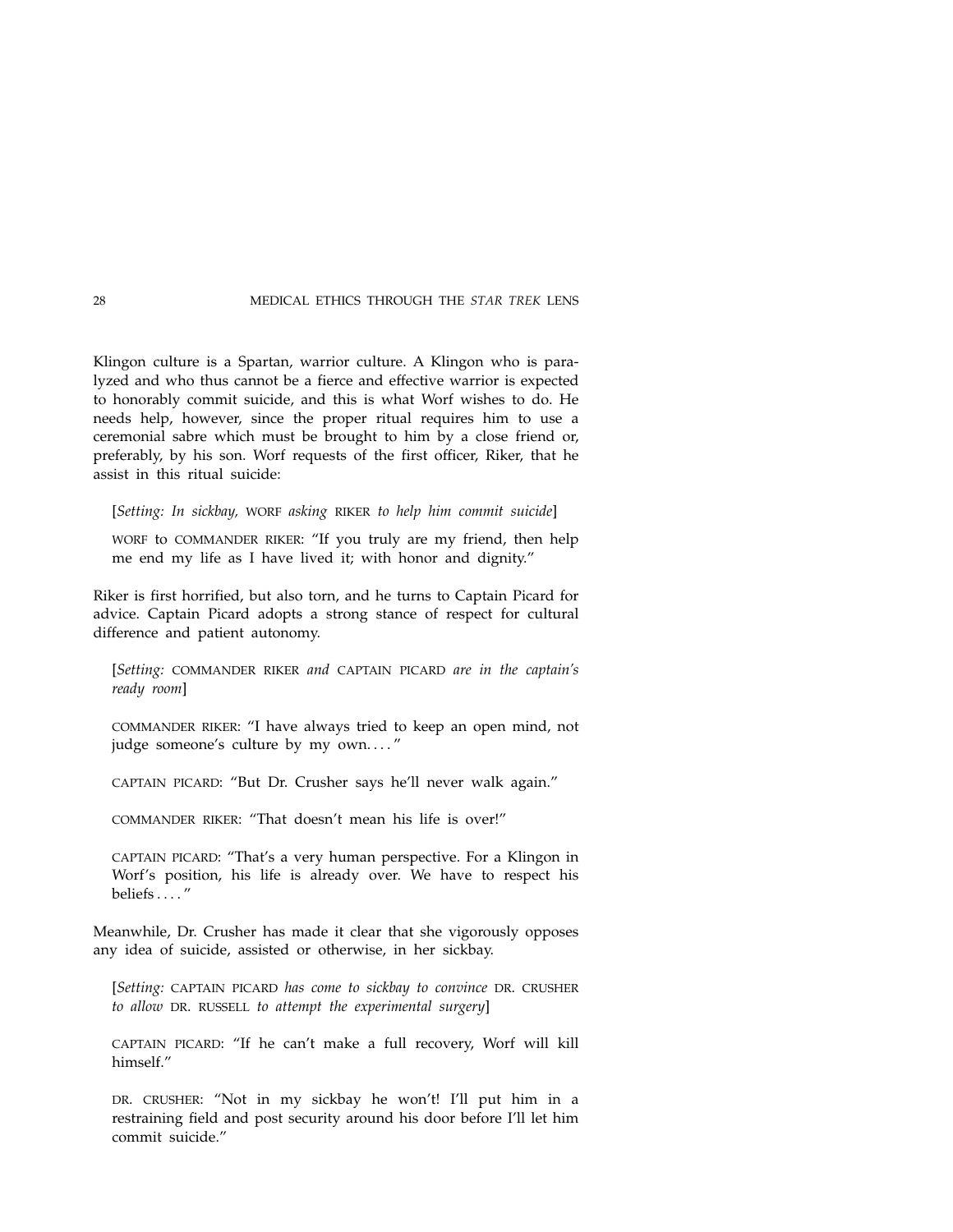CAPTAIN PICARD: "And how long will you keep him there? A week? A month? A year?"

DR. CRUSHER: "If I have to. Suicide is not an option."

Instead, she offers Worf a course of rehabilitation that involves implanting "neural transducers," devices that transmit motor impulses from brain to muscle groups, restoring sixty percent of mobility. However, using a nonimplanted version of the neural transducer, Worf collapses while talking about the need to be strong with his son. He tells the doctor that he prefers death to lurching through the halls as a halfmachine object of derision and disgust.

Fortuitously, the ship happens to be in the vicinity of a specialist on neurological injuries, a Dr. Toby Russell. Dr. Russell comes aboard and begins working with Dr. Crusher on possible treatments. Dr. Russell has an aggressive research agenda to generate replacement spinal cords for transplantation based on the patient's DNA, "genotronic replication."5 When she suggests this approach, she also acknowledges that she has not tried the technique on a humanoid yet and that the experimental success rate in trials done on "holographic" patients is only thirty-seven percent. The remaining two-thirds all died. While not well explicated in the script, it appears that Dr. Russell's Institutional Review Board (IRB) has denied her permission to conduct humanoid trials. Dr. Russell argues that if the choice for Worf is cure or death, this is a chance worth taking. Dr. Crusher is insistent that Worf not be offered this option since she is working to get him to accept the transducers. However, Dr. Russell is unable to contain herself and offers Worf her risky cure, infuriating Dr. Crusher and intriguing Worf.

Much of the episode focuses on the moral differences between Dr. Russell, the investigator, and Dr. Crusher, the clinician. Neither is presented entirely sympathetically. Instead, the tensions between the two of them are cleverly highlighted. When Dr. Russell is first introduced, she frames the difference between a researcher and a physician as one of objectivity versus empathy.

DR. RUSSELL to DR. CRUSHER: "I know as a starship doctor you have to maintain close ties with patients, but I think that in this case I should maintain a discrete distance—that way I can give you a completely objective recommendation as to treatment."

Her supposedly "completely objective" recommendation is that Worf be offered the innovative therapy that she has devoted her career to perfecting.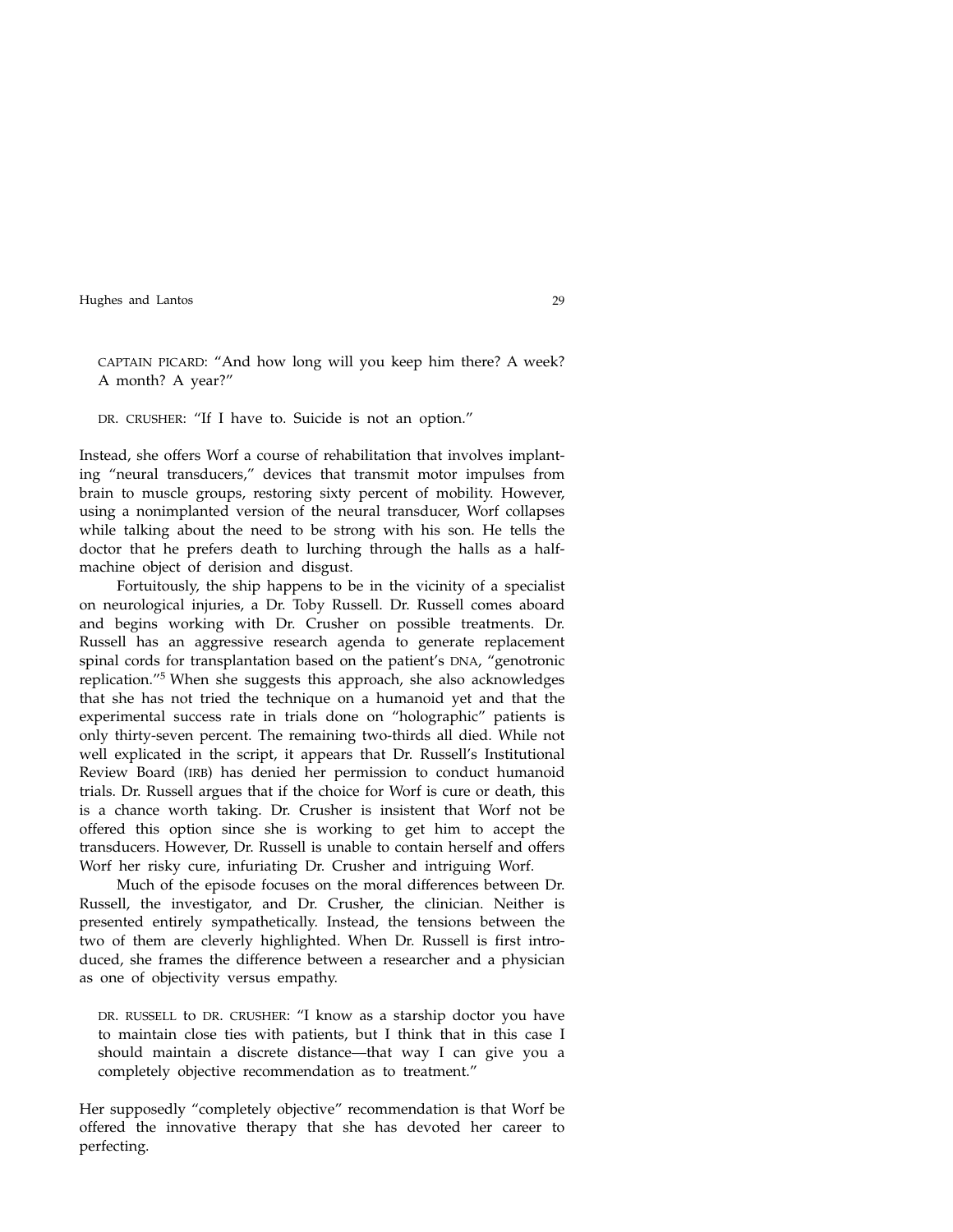Meanwhile, the Starship USS *Enterprise* is called to the scene of a crash-landed ship, where there are dozens of serious injuries. All personnel with medical training, including Dr. Russell, are drafted to help in the emergency triage area. In the course of conducting triage and emergent care, Dr. Crusher is startled by the death of a patient in Dr. Russell's care. Dr. Russell acknowledges that she provided to the patient an experimental drug, "rybotherapy," that she thought might work better than the standard "leporazine" or "morathial." But her experiment hastened the patient's death. Dr. Russell defends her decision to Dr. Crusher:

DR. RUSSELL: "I don't think he would have survived with standard treatment."

DR. CRUSHER: "The point is you didn't even try standard treatment."

DR. RUSSELL: "I gave him what I thought was the best medical treatment. Wouldn't you have done the same?"

In the wake of Dr. Russell's breach in offering Worf her experimental therapy, Dr. Crusher is enraged and accuses Dr. Russell of unethically using patients to advance her research agenda. Dr. Russell fires back that if the life of someone Dr. Crusher loved were someday saved by these kinds of trials, she would see them as having been worthwhile. Unmoved, Dr. Crusher revokes Dr. Russell's privileges. Dr. Crusher feels that Dr. Russell's research ambitions motivate unethical exploitation of vulnerable subjects.

DR. CRUSHER: "Worf is grasping for straws and you're giving him one."

DR. RUSSELL: "If it works it will be a major breakthrough that will change people's lives."

DR. CRUSHER: "You're using the desperation of an injured man as an excuse to use a procedure you couldn't use under normal circumstances."

Dr. Russell is clearly presented as ambitious, cold, and marginally ethical, but she is also clearly convinced that her cutting-edge methods are superior. In this case, her patient agrees. She shows how patient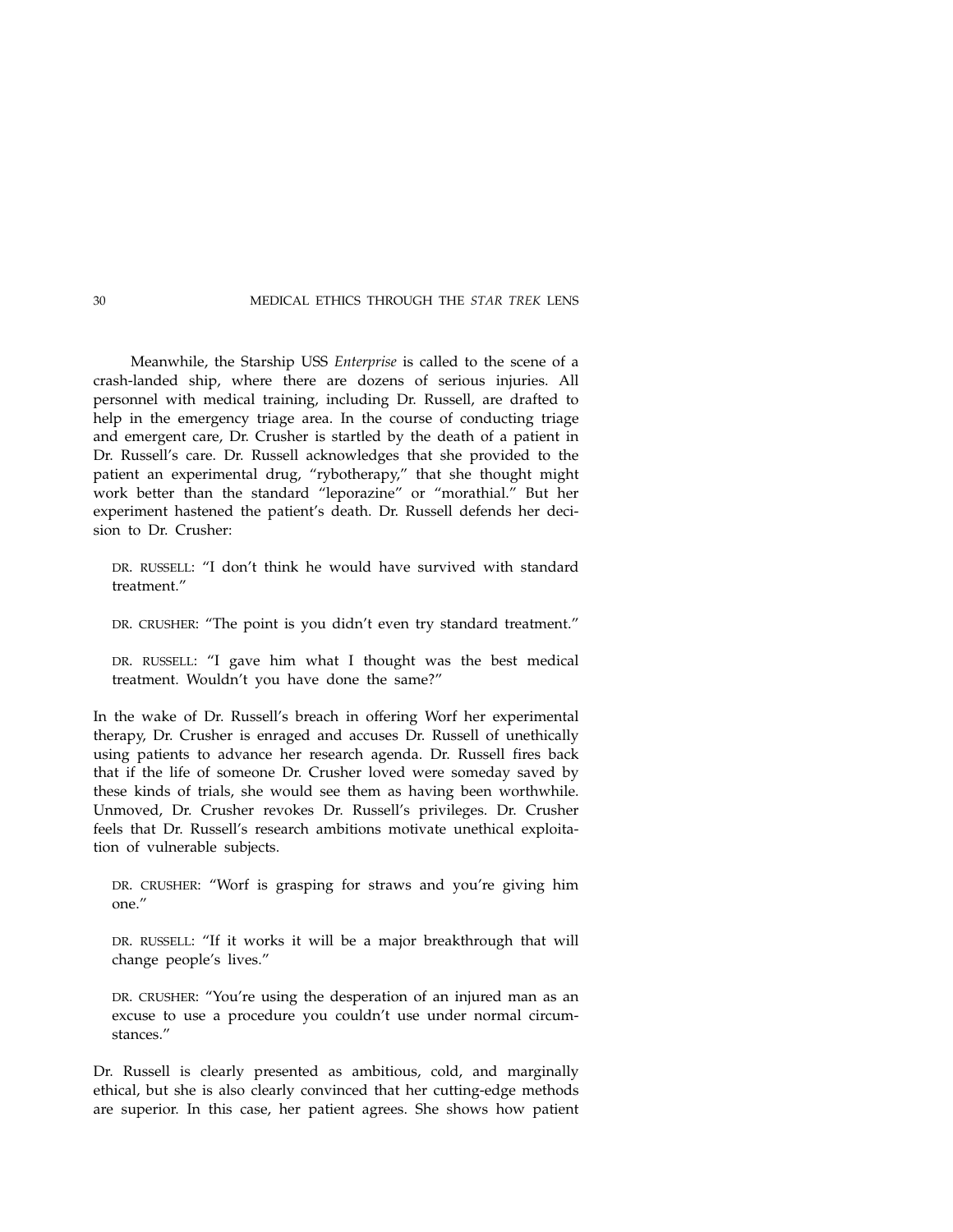autonomy can sometimes be exploited when unscrupulous researchers take advantage of desperate hopes that lead patients to consent to things they might otherwise not have wanted. That psychological dynamic is presented as the engine of medical progress. Dr. Russell acknowledges that innovative therapies present some risks, but she also argues that all medical progress requires that some patient be the first to take risks. Dr. Crusher does not accept her recommendations or her moral arguments. Instead, she strongly believes that Worf should be offered only a risk-free but less effective therapy.

DR. RUSSELL: "I haven't been using this on humanoids—this will be the first time.... The success rate is up to thirty percent on holographic patients.... Sooner or later it has to be tried on living patients."

DR. CRUSHER: "I can't justify the risk to Worf. We'll have to do with more conventional approaches."

The Captain intervenes and counsels Dr. Crusher that she will eventually have to accept Worf's right to control his own fate and that the chance at restored ability through the experimental therapy may be Worf's sincere choice and only chance.

DR. CRUSHER: "The first tenet of good medicine is 'never make the patient any worse.' Right now Worf is alive and functioning. If he goes into that operation, he could come out a corpse."

CAPTAIN PICARD: "It may not be good medicine. But for Worf, it may be his only choice."

Eventually, Dr. Crusher gives in and permits the procedure. The ultimate outcome is thoroughly ambiguous, from a moral perspective, and allows viewers to take either side. This open-mindedness requires the script writers to maintain a thorough evenhandedness that makes this episode, and other *Star Trek* episodes, excellent as a basis for moral debate within a medical-school ethics class.

We ask our students to watch the episode up to the point at which Captain Picard advises Dr. Crusher to allow Worf to choose the procedure, but before she agrees and before Worf chooses to undergo it. Their papers are to refer to one of a number of exchanges that we quote in the assignment.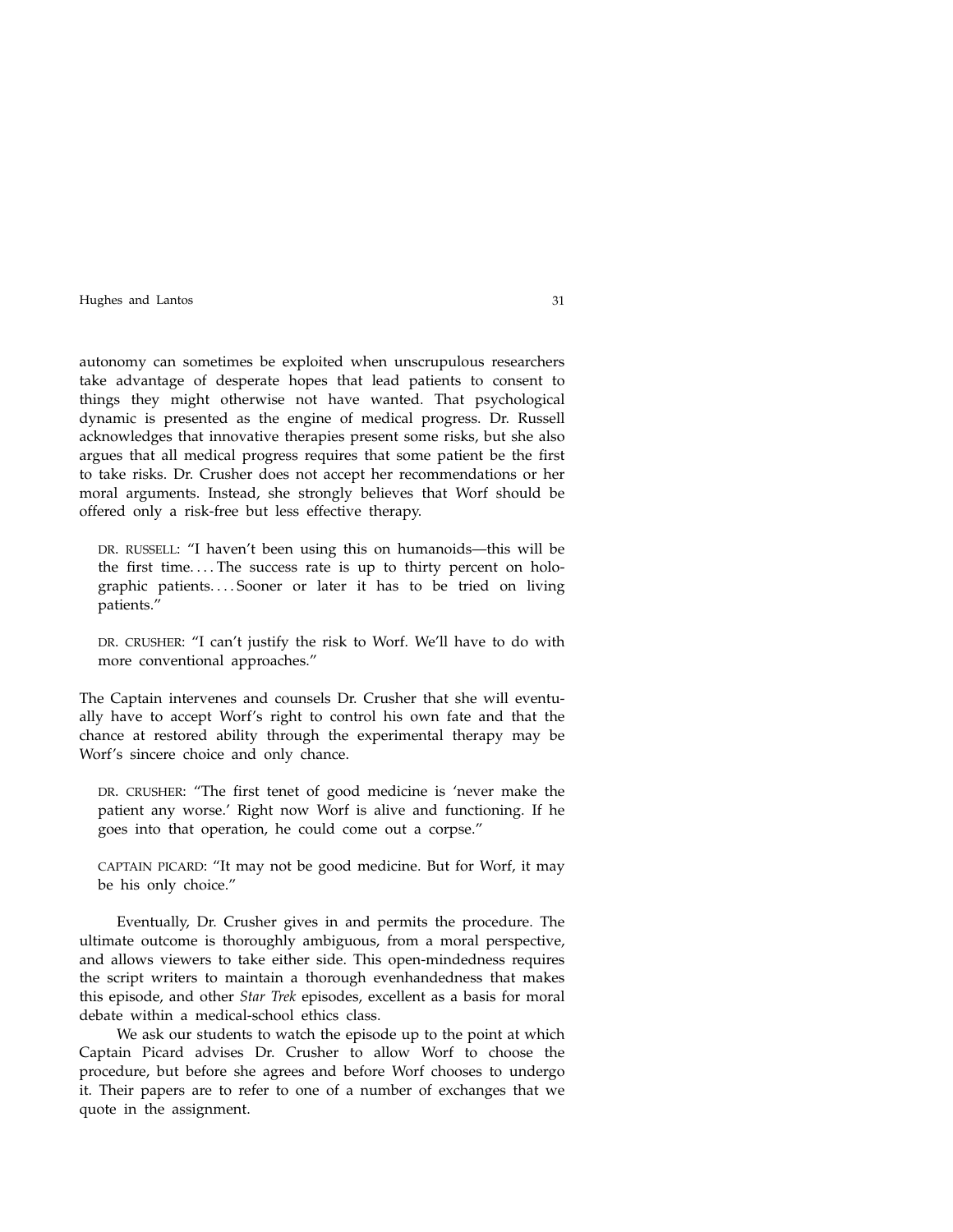*Star Trek* episodes have a number of pedagogical advantages over more traditional sources. Because the universe that they are describing is a fictional one, students are free from any traditional biases. People do not generally carry pre-existing convictions about Klingon culture the way they might about African-American culture, or Jehovah's Witnesses, or others. The fictional universe of *Star Trek* thus serves the same function as a philosophical parable, illustrating and isolating the relevant features of moral dilemmas, particularizing them in a story, and allowing generalizability without insisting upon it.

Because *Star Trek* is visual rather than written, the experience of watching can be shared. We do not have to assign the text before class but instead can show it in class. The shared experience of being an audience for a drama, rather than being readers of a written text, seems to allow different, freer responses. Somehow, the fairy tale aspect of the science fiction allows difficult moral issues to be raised and analyzed without the intellectual paralysis that sometimes comes from trying to raise the same issues in the abstract.

Finally, we find the dramatization of ethical issues, rather than the philosophic explication of those same issues, to have pedagogic value. Generally, a philosophic explication will take a side, argue a position, try to convince. The goal of the dramatization is just the opposite—it is to hold the opposing positions in dramatic tension in a way that gives each side of the argument its do, to lead the viewer to greater emotional understanding of the complexity of the problems rather than greater intellectual certainty about the preferability of a particular solution.

#### Selective Videography

The *Star Trek* universe is rife with implicit ethical conflicts, not just explicit ones. For example, what is the status of someone who has been copied (Commander Riker's stranded double), someone who shares partial memory and identity with numerous others (Dax in *Star Trek: Deep Space Nine*), or someone who has had half his or her brain replaced by a prosthetic (e.g., Vedek Bareil in *Star Trek: Deep Space Nine*)? Why is it that genetic enhancement has been forbidden for four hundred years and parents who provide their children with genetically enhanced intelligence are subject to imprisonment (e.g., Dr. Bashir on *Star Trek: Deep Space Nine*)? Based on our experience with "Ethics," the use of *Star Trek* episodes provides an easy way to introduce and frame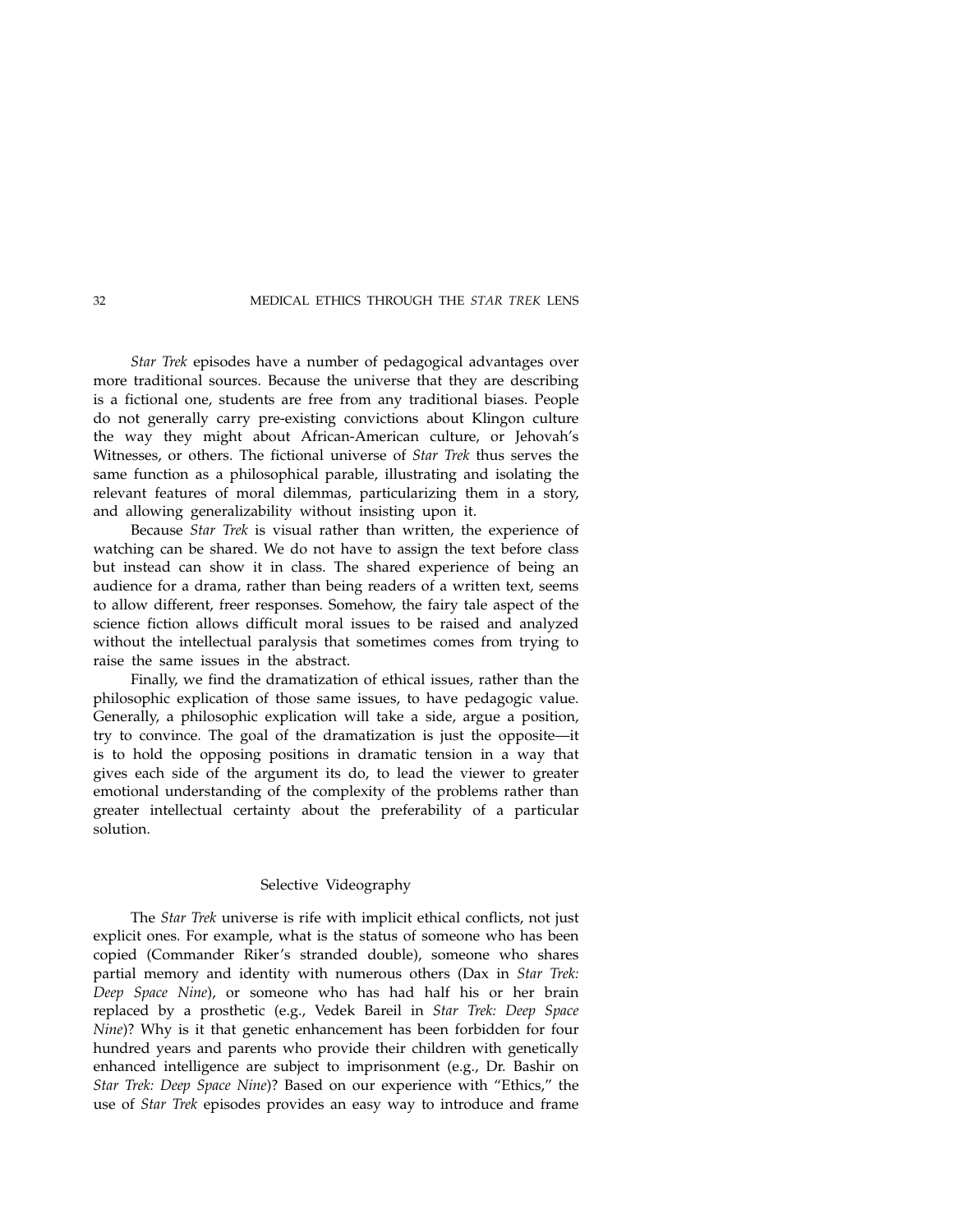these topics to encourage open-minded discussion. Although we have not used other episodes in teaching medical ethics, we offer the following brief compendium of some other episodes that we believe could be successfully taught using our approach.

These ten episodes were chosen after a review of synopses of the four *Star Trek* television series.6 They are shows that focus on distinctly medical ethical issues of concern. Interestingly the proportion of medical ethics issues addressed in each series appears to have peaked with episodes of *The Next Generation* in the late 1980s and early 1990s: 0 of 80 in the original series, 7 of 177 (4%) episodes in the *The Next Generation*, <1% of 175 episodes in *Deep Space Nine*, and 2% of 172 episodes in *Voyager*. There were, however, many ethical issues addressed throughout each series that directly bear on medical ethics but that were not included, such as issues around the Prime Directive.

*Star Trek*: Original Series: "The City on the Edge of Forever" (6 April 1967). Ethical issue: Deontological "rule of rescue" versus utilitarian sacrifice of an innocent.

The most famous case of a struggle between deontology and utilitarianism in *Star Trek* is in the episode "The City on the Edge of Forever" in the original series. In this classic episode Kirk and Spock are sent back to the 1930s United States by a mysterious "time portal." While there, Kirk falls in love with a charismatic pacifist leader who is lobbying Franklin Roosevelt to stay out of World War II. If she is successful, Nazism will triumph. In our timeline, however, she is hit by a car and dies before her meeting with Roosevelt. Kirk is obliged to stand by and watch her die.

*Star Trek: The Next Generation*: "Symbiosis" (18 April 1988). Ethical issue: Conflict between beneficence and autonomy.

The various reasons for violating the Prime Directive are at the core of many plots,<sup>7</sup> just as the conflict between beneficence and patient autonomy are at the core of many medical-ethics dilemmas. In the episode "Symbiosis," the *Enterprise* is asked to help repair freighters carrying a desperately needed medicine from the planet that produces it to the planet that needs it. They discover that the producers have tricked the consumers into becoming addicted, for two hundred years, to a drug that they do not in fact need. Forbidden by the Prime Directive to inform the addicts of their discovery, they instead refuse to repair the freighters, forcing the addicts into withdrawal.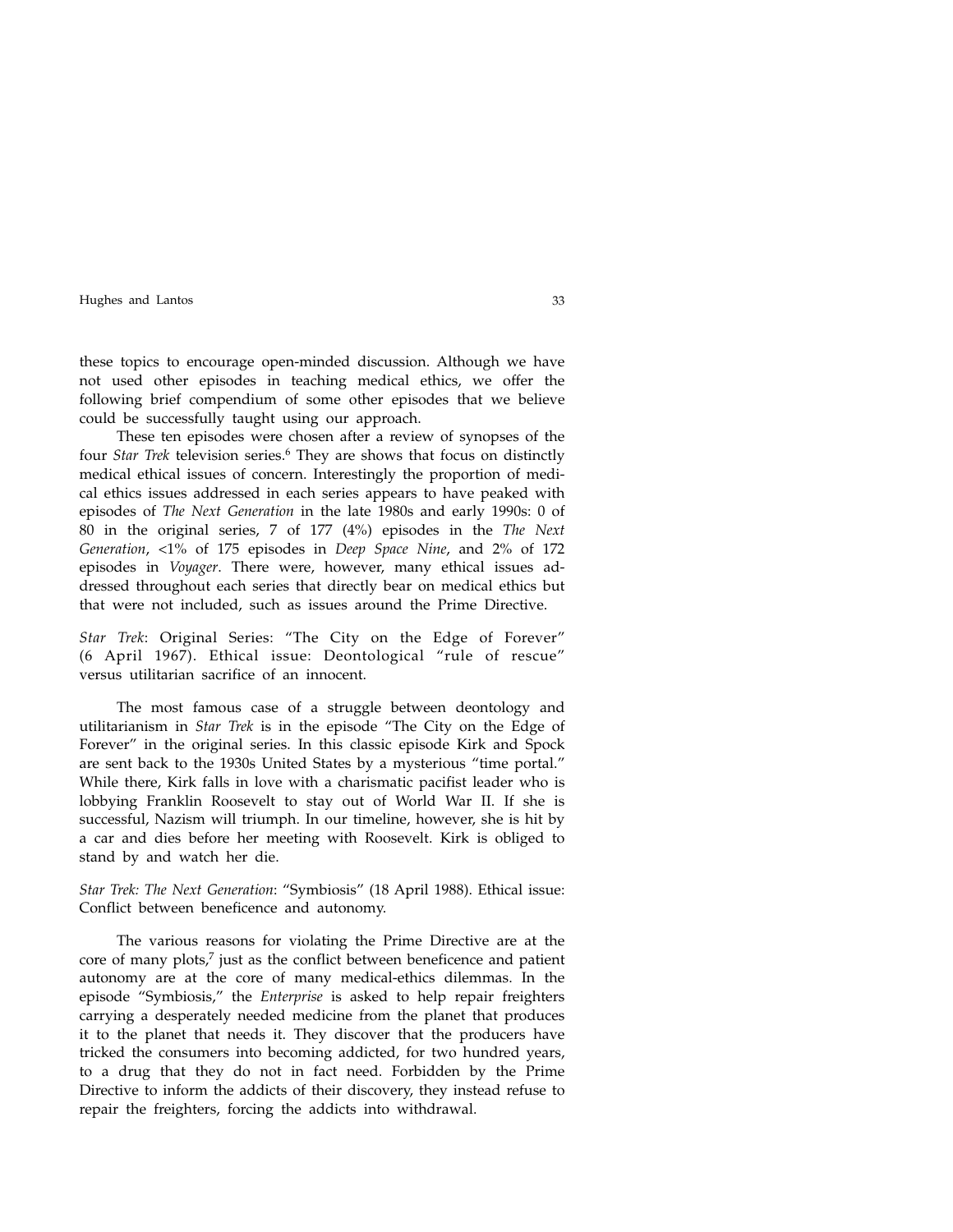*Star Trek: The Next Generation*: "The Measure of a Man" (13 February 1989). Ethical issue: What constitutes self-aware personhood for machine minds?

One of the most philosophically charged of all *Star Trek* episodes is "The Measure of a Man," in which the android member of the crew, Commander Data, is forced to prove that he is a self-aware being due the protections of Federation citizenship. Captain Bruce Maddox, a Federation scientist, has requested that Data be turned over for dissection, since he is the most sophisticated "positronic computer" in the Galaxy. Captain Picard acts as defense counsel at the hearing:

CAPTAIN PICARD: "What about self-awareness? What does that mean? Why am I self-aware?"

CAPTAIN MADDOX: "Because you are conscious of your existence and actions. You are aware of your self and your own ego."

CAPTAIN PICARD: "Commander Data. What are you doing now?"

COMMANDER DATA: "I am taking part in a legal hearing to determine my rights and status. Am I a person or am I property?"

CAPTAIN PICARD: "And what is at stake?"

COMMANDER DATA: "My right to choose. Perhaps my very life."

CAPTAIN PICARD: '"My rights' ... 'my status' ... 'my right to choose' ... 'my life.' Seems reasonably self-aware to me."

*Star Trek: The Next Generation*: "Suddenly Human" (15 October 1990). Ethical issue: Beneficence versus cultural traditions of corporal punishment of children.

In the episode "Suddenly Human," Captain Picard risks war when he refuses to return a human boy to the alien father who raised him and may have abused him. The plot hinges on the assertion that corporal punishment is more accepted in this alien culture. The boy wants to be returned to his adoptive father, and in the end he is allowed to go back.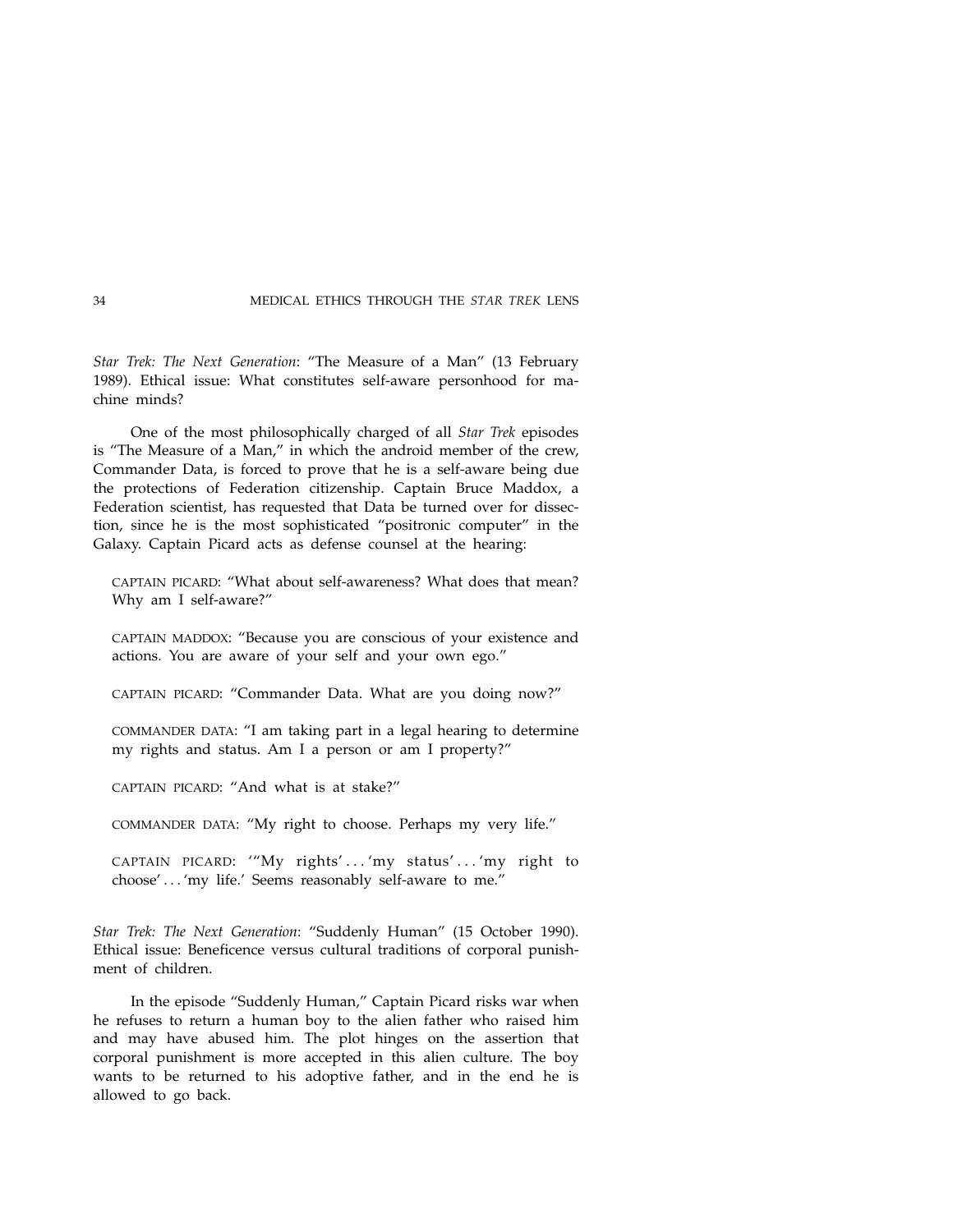*Star Trek: The Next Generation*: "Half a Life" (6 May 1991). Ethical issue: Individual autonomy versus cultural traditions of gericide.

In this episode, Lwaxana Troi, the mother of the ship's psychologist, falls in love with a scientist visiting the ship. Their romance and the scientist's research on solar behavior are both cut short when the scientist turns sixty and is required by his society to commit ritual suicide. Captain Picard makes clear that he will not interfere with the planet's customs, despite Lwaxana's efforts to convince her new lover of the barbarity of their solution to overpopulation. This tack is unsuccessful, but it turns out that the scientist's work is essential to the future of his world, so he decides to live by seeking asylum on the *Enterprise*. But his planet refuses to listen to the warnings of an apostate and sends warships to intercept the *Enterprise*. In the end, the show preserves moral tension when the man changes his mind, accepts his familial obligations, and returns to die.

*Star Trek: The Next Generation*: "Homeward" (17 January 1994). Ethical issue: Conflict between beneficence and autonomy.

In "Homeward" an anthropologist, Worf's human brother, is surreptitiously studying a pretechnical tribe and discovers that its members are threatened by their atmosphere's impending dissipation. To save their lives, the anthropologist calls the *Enterprise* to rescue them. Captain Picard insists that, under the Prime Directive, he is not allowed to interfere. The anthropologist can't accept this, creates a virtual copy of their world on the *Enterprise* holodeck, and beams the tribe members there while they are asleep. Faced with this fait accompli, Captain Picard finds them a new home and beams them down to a planet much like the one they left, without their knowing that they have moved.

*Star Trek: Deep Space Nine*: "Life Support" (30 January 1995). Ethical issue: Brain death and prolonging life of the mortally wounded for utilitarian goals.

When a serious accident nearly destroys a Bajoran transport arriving at Deep Space Nine, Bajoran religious leader Kai Winn manages to escape virtually unharmed, but her fellow cleric Vedek Bareil is critically injured. Winn informs Captain Sisko, the commander of Deep Space Nine, that the two were en route to a secret meeting to initiate peace talks with the imperialistic Cardassian Central Command. Bareil is the driving force behind the discussions. The ship's physician, Dr.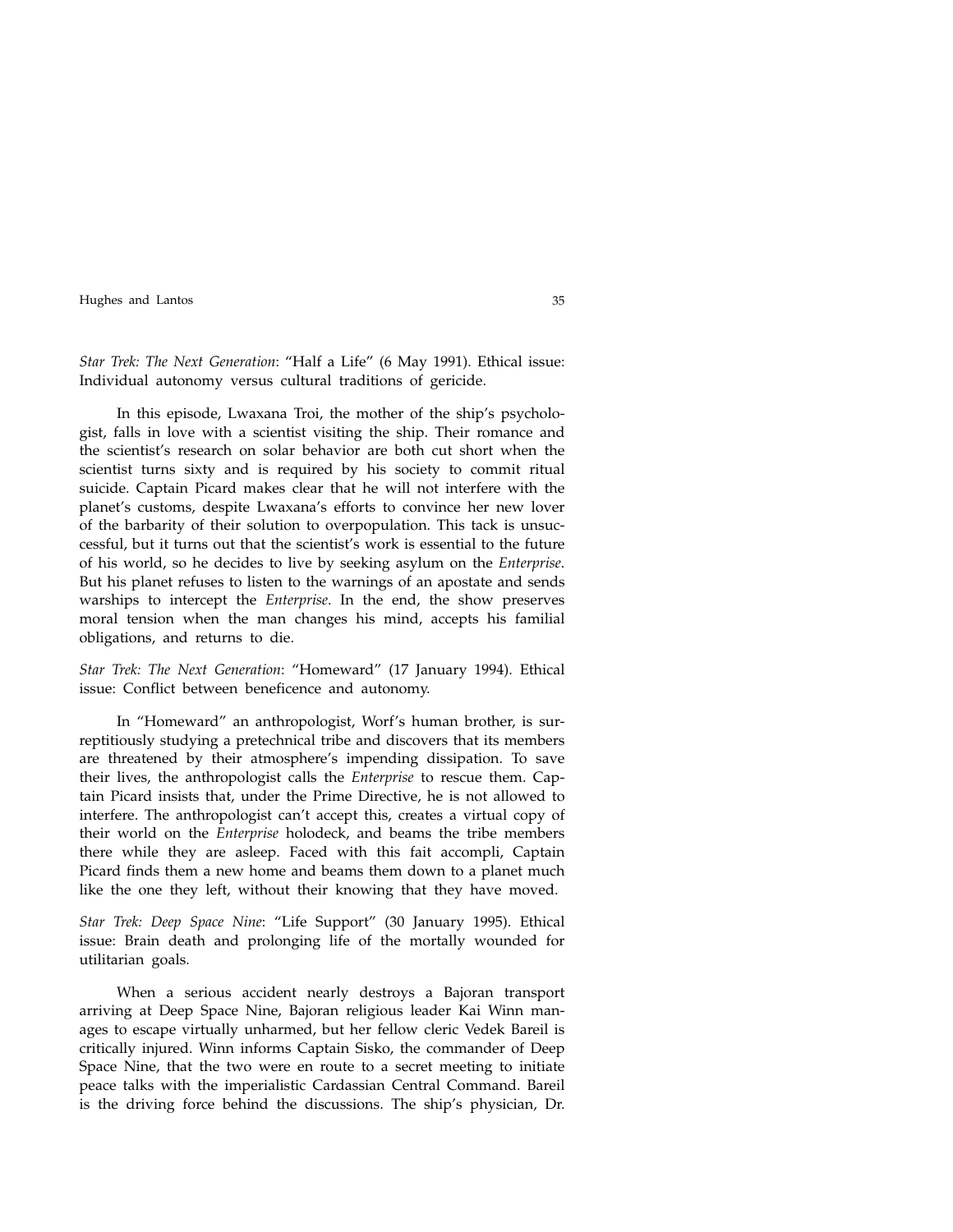Bashir, agrees to replace most of the Vedek's damaged brain with a cybernetic implant to keep him alive and functioning long enough to help bring about a Bajoran peace treaty with Cardassia. But the doctor struggles with the meaning of pursuing this ultimate heroic measure in the face of the complete erasure of the Vedek's personhood and memories.

*Star Trek: Voyager*: "Death Wish" (19 February 1996). Ethical issue: Right to suicide.

In this episode the crew of the *Voyager* comes to the aid of a suicidal immortal, part of the "Q Continuum," who has been prevented by his race from ending his existence. The suicidal Q requests asylum on the ship, and a trial is held to determine his fate. Various dire galacto-political consequences are suggested if Q is allowed to kill himself, while his advocates argue for for his right of self-determination. In the end he is granted asylum and mortality, and drinks hemlock.

*Star Trek: Voyager:* "Nothing Human" (2 December 1998). Ethical issue: Using unethically acquired research data.

In this episode the ship's doctor (a self-aware computer-based hologram) calls up the recorded personality and memories of Crell Moset, a biologist from the imperialistic warrior species, the Cardassians. Moset is an expert on exobiology, and a Klingon member of the crew is suffering from a bad case of parasites. It turns out that Moset's expertise is derived from wartime germ-warfare experiments, and he is a widely recognized and unpunished war criminal and mass murderer. The patient refuses to be treated by him but receives life-saving treatment under order of the captain. The ship's doctor then decides to wipe the program and its unethically acquired knowledge from the ship's computer:

DOC: "In light of recent evidence I cannot in good conscience utilize research that was derived from such inhuman practices."

MOSET: "In good conscience? What about the well-being of your crew? . . . You're confronted by new forms of life every day—many of them dangerous. You *need* me! Delete my program and you violate the first oath you took as a physician: 'Do no harm.' . . . You can erase my program, Doctor, but you can never change the fact that you've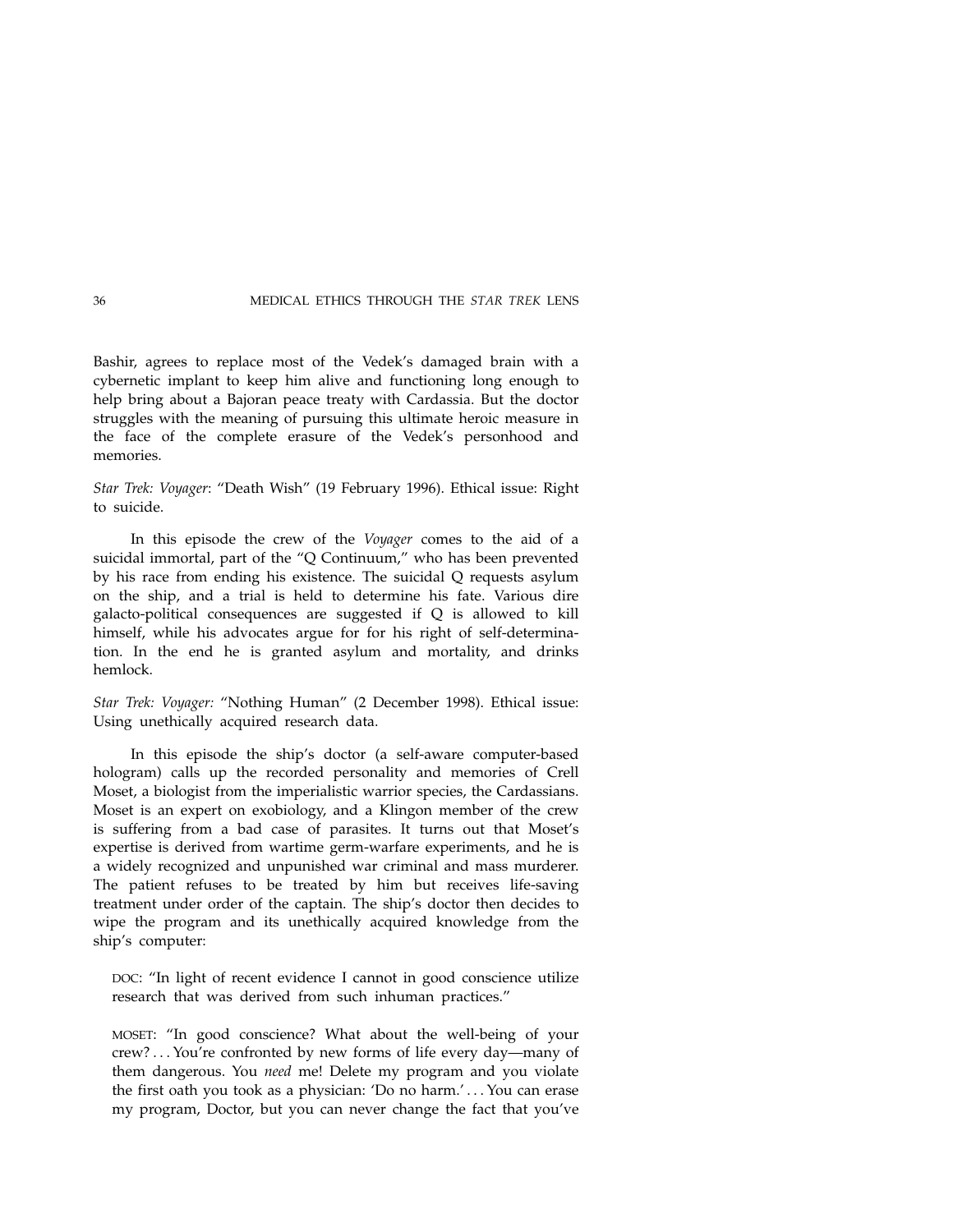*already* used some of my research. Where was your conscience when B'Elanna was dying on that table? Ethics? Morality? Conscience? Funny how they all go out the airlock when we *need* something.... "

*Star Trek: Voyager*: "Critical Care" (1 November 2000). Ethical issue: The just allocation of resources.

In this episode the holographic Doctor's program is stolen and sold to a hospital. At first, the Doctor refuses to work for his captors, but his beneficent obligations take over when he is faced with trauma victims. The Doctor begins to learn that medicine in this society is allocated on the basis of social worth, determined by a computer program called the Allocator. Based on the patient's social worth, the Allocator assigns a treatment coefficient that determines the resources available to treat that person. The wealthy, famous, and important patients receive expensive nonessential treatments while their social inferiors are denied life-saving care. The Doctor begins to game the system to shift resources from the nonessential care of the elites to save lives of the poor. When he is discovered, the Allocator is wired to override the Doctor's power to prescribe. When the Doctor is rescued by his shipmates, he injects the administrator with the virus causing the epidemic and with antigens identifying him as lower class, forcing the administrator to transfer all the sick to the first-class ward, and provide them all with the necessary treatments. Back on *Voyager*, the Doctor hopes that his decision to threaten the administrator with death, sacrificing an individual for the many, was caused by the Allocator's tampering with his ethical systems. In fact, his diagnostics reveal his ethical subroutines are working just fine.

### NOTES

1. Eric P. Nash, "Existential Questions Plus Androids. Cool," *New York Times*, 28 January 1996, B1, B18.

2. Richard Zoglin, "Trekking Onward: As a New Generation Takes Command, the *Star Trek* Phenomenon Seems Unstoppable," *Time*, 28 November 1994, 20– 25.

3. Judy Barad and Ed Robertson, *The Ethics of Star Trek* (New York: HarperCollins, 2000); Lawrence M. Krauss, *The Physics of Star Trek* (New York: Basic Books, 1995); Robert Jenkins and Susan Jenkins, *Life Signs: The Biology of Star Trek* (New York: HarperCollins, 1998); Richard Hanley, *The Metaphysics of StarTrek or, Is Data Human* (New York: Basic Books, 1997); and Robert Sekuler and Randolph Blake, *Star Trek on the Brain: Alien Minds, Human Minds* (New York: W. H. Freeman, 1998).